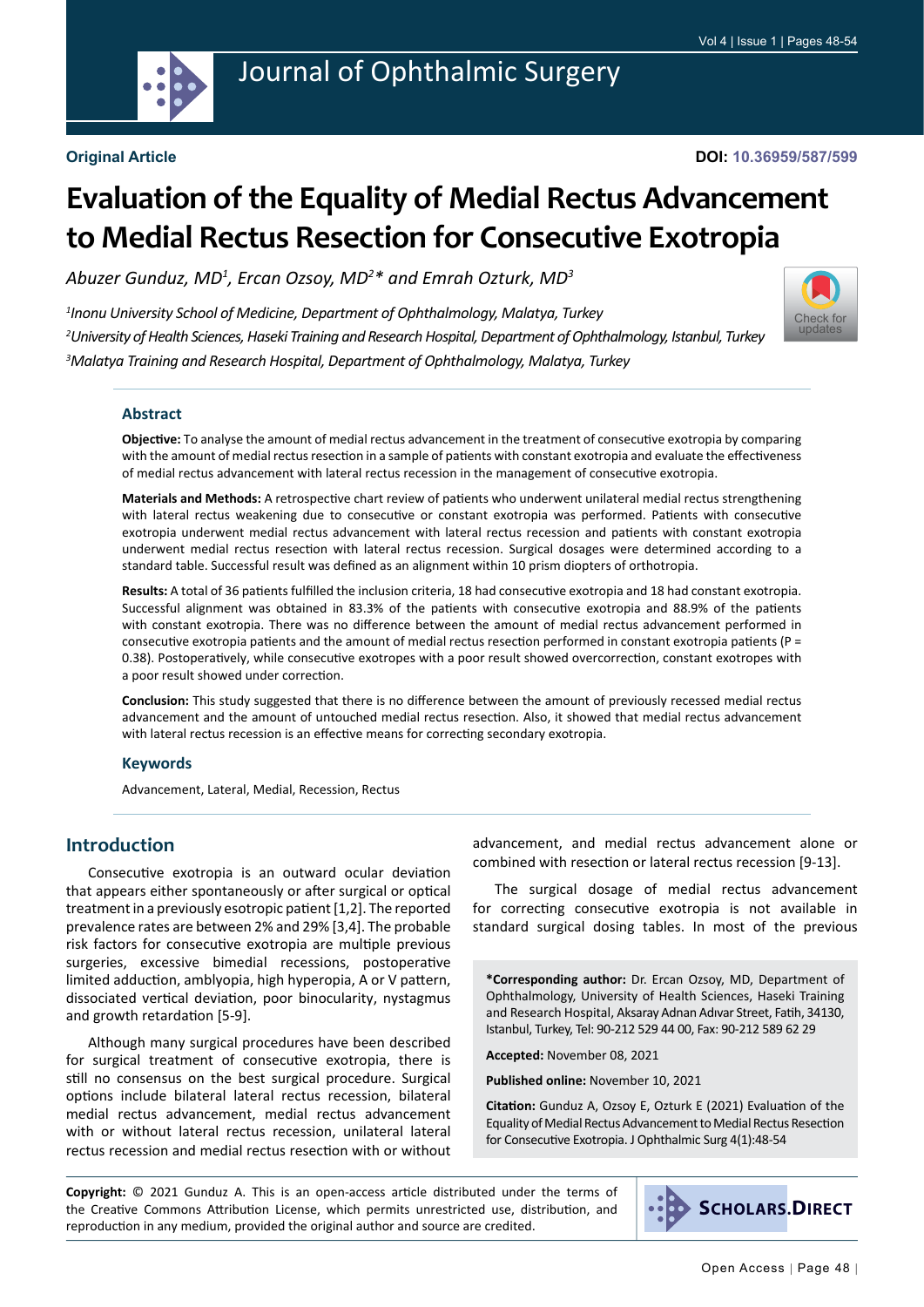studies which performed medial rectus advancement for treating consecutive exotropia, the amount of medial rectus advancement was assumed to be equivalent to the amount of this muscle resection advised from standard tables for that angle of deviation. The aim of the current study is to verify this assumption by performing a comparison between the amount of previously recessed medial rectus advancement and the amount of untouched medial rectus resection and to evaluate the effectiveness of unilateral medial rectus advancement with lateral rectus recession in the surgical management of consecutive exotropia.

### **Materials and Methods**

The clinical records of patients who underwent unilateral surgery due to consecutive or constant exotropia during the period from 2011 to 2018 were reviewed retrospectively. A written informed consent form had been obtained from all of the patients or the parents of children before the surgery. Institutional review board approval was obtained for the procedures used in this study and the rules of Helsinki Declaration were followed at every stage of the study. Patients with inferior oblique muscle overaction, dissociated vertical deviation, corneal and lens pathologies preventing posterior segment examination, retinal pathologies, a history of ocular trauma and systemic or neurological diseases were excluded from the study. In addition, patients with a followup time less than 6 months were not included in the study. The consecutive exotropia was defined as an exodeviation of 10 PD (prism diopters) or more in the primary position at near (1/3 meter) and distance (6 meters) with appropriate refractive correction in patients who had esotropia surgery. The constant exotropia was defined as an exodeviation with a constant angle in different directions of gaze at both near and distance fixation.

All patients underwent a detailed ocular examination including cycloplegic refraction, best spectacle-corrected visual acuity by the Snellen chart, careful observations with a slit-lamp microscope, dilated fundus evaluation, ocular motility and measurements of the ocular misalignment at near and distance by the alternate prism cover test. All patients were examined preoperatively, 1 day and 1 month postoperatively, and at the last visit. The following data were collected: gender, age at the time of diagnosis, age at the time of the exotropia surgery, refractive error, the results of visual acuity testing, presence of ambliyopia and pattern strabismus, detection of adduction deficiency, the angles of deviation at preoperative and postoperative examinations, the amount of lateral rectus muscle recession, the amount of improvement in exotropia and the follow-up time.

Patients with consecutive exotropia underwent medial rectus advancement with lateral rectus recession surgery. In these patients, the amount of lateral rectus recession was determined based on the amount of medial rectus advancement and degree of preoperative exodeviation by using a standard surgical dosing table developed by Santiago and Rosenbaum [14], and also adjusted based on our clinical experience. In patients with constant exotropia, the amount of both medial rectus resection and lateral rectus recession was determined on the basis of preoperative exodeviation's angle by using the same table. All of the surgeries were performed under general anesthesia by a single surgeon on the non-fixing eyes of participants. Successful outcome was defined as a distance ocular alignment within 10 PD of orthotropia at 6 months postoperatively.

**Medial rectus muscle advancement:** In the patients with consecutive exotropia, initially a limbal conjunctival incision was made in the nasal quadrant to expose the nasal aspect of the sclera. After a careful dissection, the previously recessed medial rectus muscle was separated from surrounding connective tissue and postsurgical adhesions. The muscle was then isolated with a muscle hook. The original insertion location of the medial rectus muscle was assumed as a point 5.5 mm behind the limbus and measured with a curved scleral ruler. Later, the muscle was detached from the sclera, advanced to the original insertion site, and sutured to the sclera with a 6-0 double-armed Vicryl suture (Ethicon, Inc.,Somerville, NJ, USA). Finally, the conjunctival wound was closed using interrupted 8-0 polyglactin sutures.

**Statistical analysis:** SSPS for Windows statistical software (ver. 22.0; IBM Corp., Armonk, NY, USA) was used for the analysis. The results are expressed as means ± standard deviation (SD) or median (min-max). Shapiro-Wilk test was used to determine the consistency of continuous variables to normal distribution. In order to investigate the differences between the two groups, Mann-Whitney U test was used for quantitative data, and Chi-Square test was used for the qualitative data. A value of  $P < 0.05$  was considered statistically significant.

### **Results**

The records of 39 patients were reviewed. Of these, 2 patients were excluded because of an intervening of lateral rectus muscle at the initial surgery for esotropia and one patient because of the inability to participate in postoperative follow-up. Finally, a total of 36 patients were identified, 18 with consecutive exotropia and 18 with constant exotropia. All of the patients with consecutive exotropia had previously undergone bilateral medial rectus recessions for esotropia at the first surgery. None of the patients with consecutive exotropia had undergone more than one operation, and none of the patients with constant exotropia had undergone any operation before our corrective surgery. Amblyopia was found in 11 patients with consecutive exotropia and 8 patients with constant exotropia. V pattern was diagnosed in 2 patients with consecutive exotropia and 3 patients with constant exotropia. Four patients with consecutive exotropia had a limited adduction. The demografic and ocular examination findings, the mean amount of lateral rectus recession, the mean improvement of exotropia, and the mean follow-up time of the surgical groups are presented in [\(Table 1](#page-2-0)). Preoperative and postoperative exodeviation angles, and milimeters of surgery performed in the patients are listed in [\(Table 2\)](#page-3-0).

There was no statistically significant difference for gender distribution, age at the time of diagnosis, age at the time of exotropia surgery, visual acuity of the right and left eye, and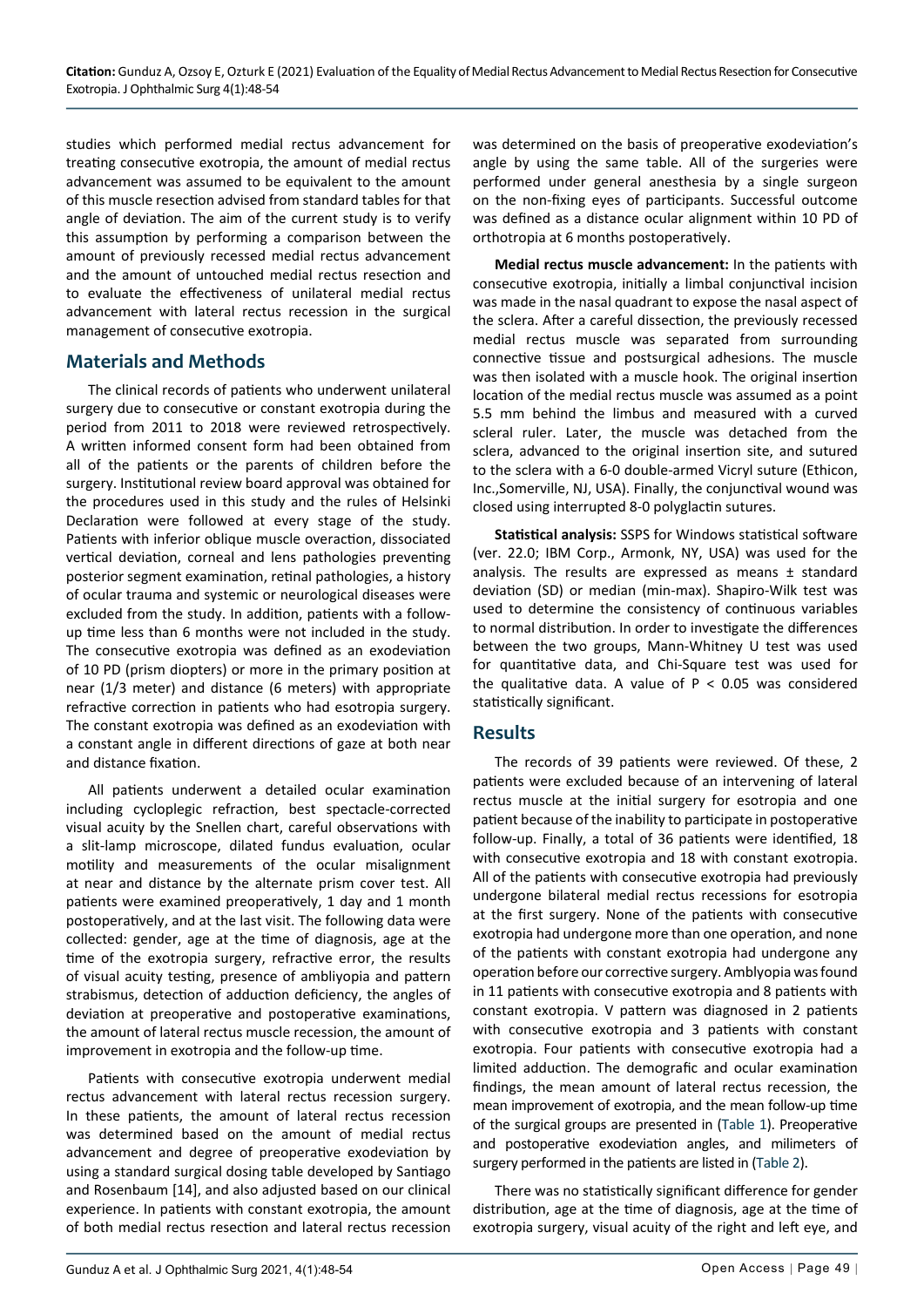<span id="page-2-0"></span>

| Table 1: Data of consecutive and constant exotropia patients' groups |  |  |
|----------------------------------------------------------------------|--|--|
|----------------------------------------------------------------------|--|--|

|                                 | Consecutive XT (n:18)  | Constant XT (n:18)           | P value              |
|---------------------------------|------------------------|------------------------------|----------------------|
| Gender                          |                        |                              |                      |
| Male (n)                        | 12                     | 8                            |                      |
| Female (n)                      | 6                      | 10                           | $P:0.31^{a}$         |
| Age at diagnosis (years)        | $20.0 \pm 9.4$         | 18.19 ±10.3                  | $P:0.58^{b}$         |
| Age at XT surgery (years)       | $20.4 \pm 9.3$         | $19.6 \pm 10.3$              | $P:0.84^{b}$         |
| Visual acuity                   |                        |                              |                      |
| Right                           | $0.72 \pm 0.3$         | $0.71 \pm 0.4$               | P:0.81 <sup>b</sup>  |
| Left                            | $0.77 \pm 0.3$         | $0.68 \pm 0.3$               | P:0.37 <sup>b</sup>  |
| SE (D)                          |                        |                              |                      |
| Right                           | $0.75$ (-0.75 - +3.75) | $ 0 (-4.0 - +1.0) $          | P:0.019 <sup>b</sup> |
| Left                            | $0.50$ (-0.75 - +4.25) | $ 0 (-3.5 - +3.5) $          | P:0.006 <sup>b</sup> |
| Preoperative deviation (PD)     | $33.61 \pm 7.4$        | $36.94 \pm 11.6$             | P:0.52 <sup>b</sup>  |
| Postoperative deviation (PD)    | $0 ((-14) - 0)^*$      | $0$ ((-6) - 20) <sup>*</sup> | $P:0.40^{b}$         |
| MR advancement & resection (mm) | $5.58 \pm 1.07$        | $5.13 \pm 0.76$              | $P:0.38^{b}$         |
| LR recession (mm)               | $7.47 \pm 1.7$         | $7.63 \pm 1.2$               | P:0.74 <sup>b</sup>  |
| Amount of improvement (PD)      | $35.50 \pm 8.3$        | $35.83 \pm 11.8$             | P:0.92 <sup>b</sup>  |
| Follow-up(months)               | $12.0 \pm 9.4$         | $8.6 \pm 2.7$                | $P:0.58^{b}$         |

XT: Exotropia

LR: Lateral rectus

SE: Spherical equivalent

PD: Prism diopter

D: Diopter

mm: Milimeter

n: Number

\* : Minus indicates postoperative esotropia

<sup>a</sup>: Chi-Square test

b : Mann-Whitney U test

<span id="page-2-1"></span>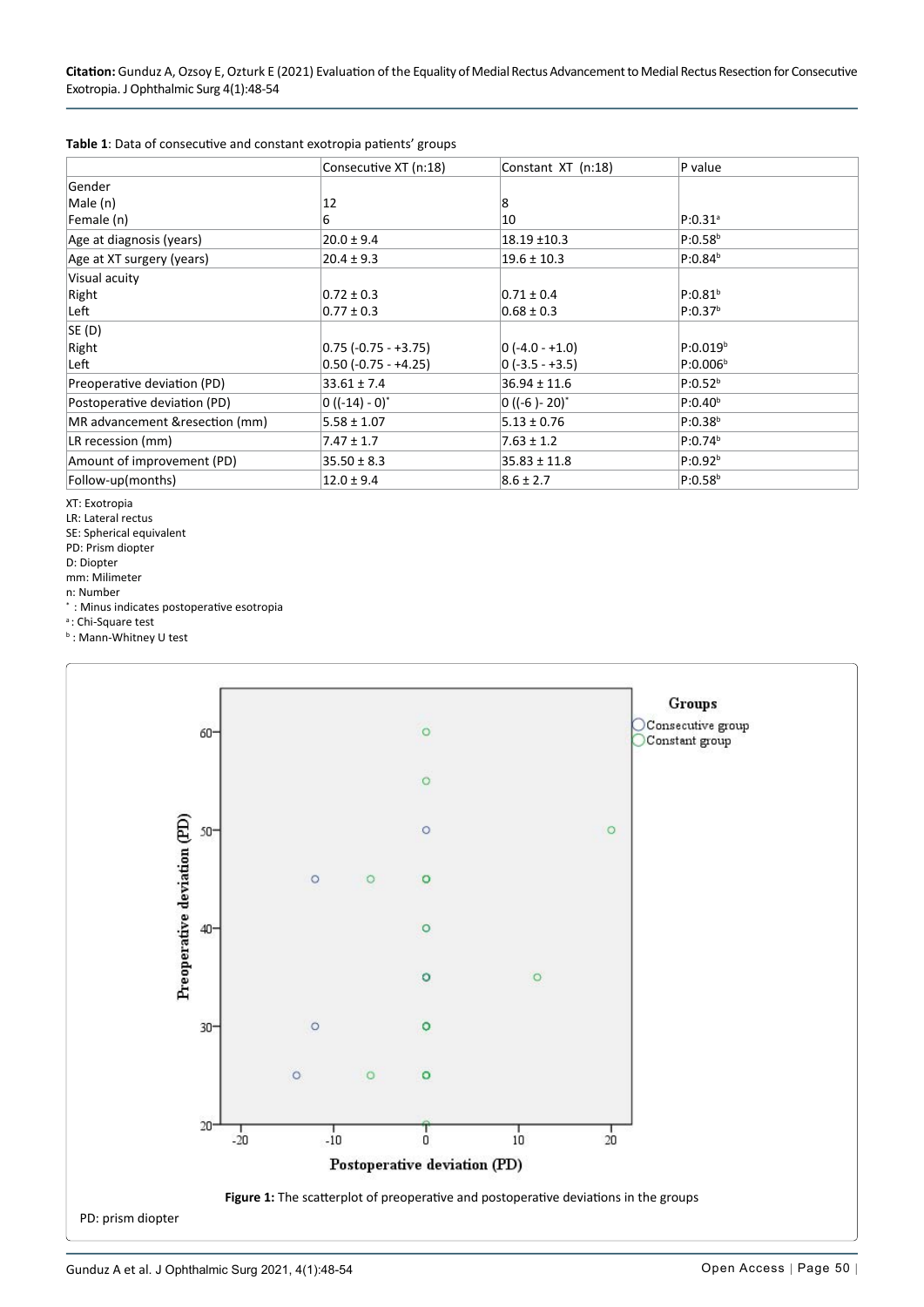| Groups                | Patient<br>No           | Preoperative<br><b>Deviation (PD)</b> | Postoperative<br><b>Deviation (PD)</b> | <b>MR</b> (milimeters<br>of advancement<br>&resection) | LR (milimeters of<br>recession) |
|-----------------------|-------------------------|---------------------------------------|----------------------------------------|--------------------------------------------------------|---------------------------------|
|                       | $\mathbf 1$             | 50                                    | $\pmb{0}$                              | 5.0                                                    | 11.0                            |
|                       | $\overline{2}$          | 45                                    | $-12*$                                 | 4.5                                                    | 9.0                             |
|                       | $\mathsf 3$             | 25                                    | $\pmb{0}$                              | 5.5                                                    | $6.0\,$                         |
|                       | $\overline{\mathbf{4}}$ | 25                                    | $\mathbf 0$                            | 5.5                                                    | $6.0\,$                         |
|                       | 5                       | 30                                    | $\pmb{0}$                              | $6.5\,$                                                | 6.0                             |
|                       | $\boldsymbol{6}$        | 30                                    | 0                                      | 5.5                                                    | 8.0                             |
|                       | $\overline{7}$          | 45                                    | 0                                      | 4.5                                                    | 9.0                             |
|                       | 8                       | 40                                    | 0                                      | 5.5                                                    | 9.0                             |
|                       | $\boldsymbol{9}$        | 30                                    | $-12$                                  | 5.0                                                    | 8.5                             |
| Consecutive group     | 10                      | 35                                    | $\pmb{0}$                              | 5.5                                                    | 8.0                             |
|                       | 11                      | 30                                    | $\pmb{0}$                              | 5.0                                                    | $8.0\,$                         |
|                       | 12                      | 30                                    | $\mathsf 0$                            | $6.0$                                                  | $7.0$                           |
|                       | 13                      | 35                                    | $\pmb{0}$                              | $6.0\,$                                                | 7.0                             |
|                       | $14\,$                  | 25                                    | $-14$                                  | 5.0                                                    | 7.0                             |
|                       | 15                      | 35                                    | $\pmb{0}$                              | 7.5                                                    | $5.0$                           |
|                       | 16                      | 35                                    | $\pmb{0}$                              | 8.5                                                    | $5.0$                           |
|                       | $17\,$                  | 25                                    | $\pmb{0}$                              | 4.0                                                    | 7.0                             |
|                       | $18\,$                  | 35                                    | $\mathsf 0$                            | 5.5                                                    | 8.0                             |
|                       | 19                      | 60                                    | 0                                      | $6.0\,$                                                | 9.5                             |
|                       | $20\,$                  | 35                                    | 0                                      | 4.5                                                    | 7.5                             |
| <b>Constant group</b> | 21                      | 25                                    | 0                                      | 4.0                                                    | $6.0\,$                         |
|                       | 22                      | 45                                    | 0                                      | 5.5                                                    | 8.0                             |
|                       | 23                      | 25                                    | $-6$                                   | 4.5                                                    | 7.0                             |
|                       | 24                      | 35                                    | 12                                     | 5.5                                                    | $7.0$                           |
|                       | 25                      | 30                                    | $\pmb{0}$                              | 5.5                                                    | 7.5                             |
|                       | 26                      | 50                                    | 20                                     | $6.0\,$                                                | $8.0\,$                         |
|                       | 27                      | 45                                    | $-6$                                   | $6.0$                                                  | 9.0                             |
|                       | 28                      | 25                                    | $\pmb{0}$                              | 4.5                                                    | 8.0                             |
|                       | 29                      | 45                                    | $\pmb{0}$                              | $5.0$                                                  | 9.0                             |
|                       | 30                      | 40                                    | $\mathbf 0$                            | $6.0$                                                  | 8.0                             |
|                       | 31                      | 55                                    | $\pmb{0}$                              | $6.0\,$                                                | 10.0                            |
|                       | 32                      | 45                                    | 0                                      | 5.5                                                    | $8.0\,$                         |
|                       | 33                      | 30                                    | 0                                      | 5.5                                                    | $6.0\,$                         |
|                       | 34                      | 25                                    | 0                                      | 4.0                                                    | 5.5                             |
|                       | 35                      | 30                                    | 0                                      | 4.5                                                    | $7.0\,$                         |
|                       | 36                      | 20                                    | 0                                      | 4.0                                                    | 6.5                             |

<span id="page-3-0"></span>**Table 2:** Preoperative and postoperative exodeviation angles, and milimeters of surgery in the patients

PD: prism diopter, MR: medial rectus, LR: lateral rectus, \*The sign, ''-'' indicates esotropia

the follow-up time between the two surgical groups ( $P = 0.31$ ,  $P = 0.58$ ,  $P = 0.84$ ,  $P = 0.81$ ,  $P = 0.37$ ,  $P = 0.58$ , respectively). Also, no significant difference was determined in the preoperative and postoperative deviation, the amount of improvement in exotropia, and the amount of lateral rectus recession between our study groups (P =  $0.52$ , P =  $0.40$ , P = 0.92, P = 0.74, respectively). The scatterplot of preoperative and postoperative deviations in the surgical groups is shown in [\(Figure 1\)](#page-2-1). We only found a significant difference for spherical equivalent in both the right eye and left eye ( $P =$ 0.019,  $P = 0.006$ , respectively).

We performed a mean  $5.58 \pm 1.07$  mm of medial rectus advancement in consecutive exotropic patient group and a mean 5.13 ± 0.76 mm of medial rectus resection in constant exotropic patient group. There was no statistically significant difference between the amount of medial rectus advancement performed in consecutive exotropia patients and the amount of medial rectus resection performed in constant exotropia patients (P = 0.38). ([Figure 2\)](#page-4-0) represents the scatterplot of improvement in the exodeviation resulting from medial rectus surgery performed in the two surgical groups.

In the consecutive group, surgical success was achieved in 15 of 18 patients (83.3%). In this group, 2 patients was diagnosed with an esotropia of 12 PD and one with 14 PD at 6 months postoperatively. In 13 of 18 patients with consecutive exotropia the insertion site of the medial rectus was found at a diatance of 11 mm or more behind the limbus at the time of surgery, in 5 patients at a distance less than 11 mm. In the constant group, surgical success was achieved in 16 of 18 patients (88.9%). Two patients had residual exotropia,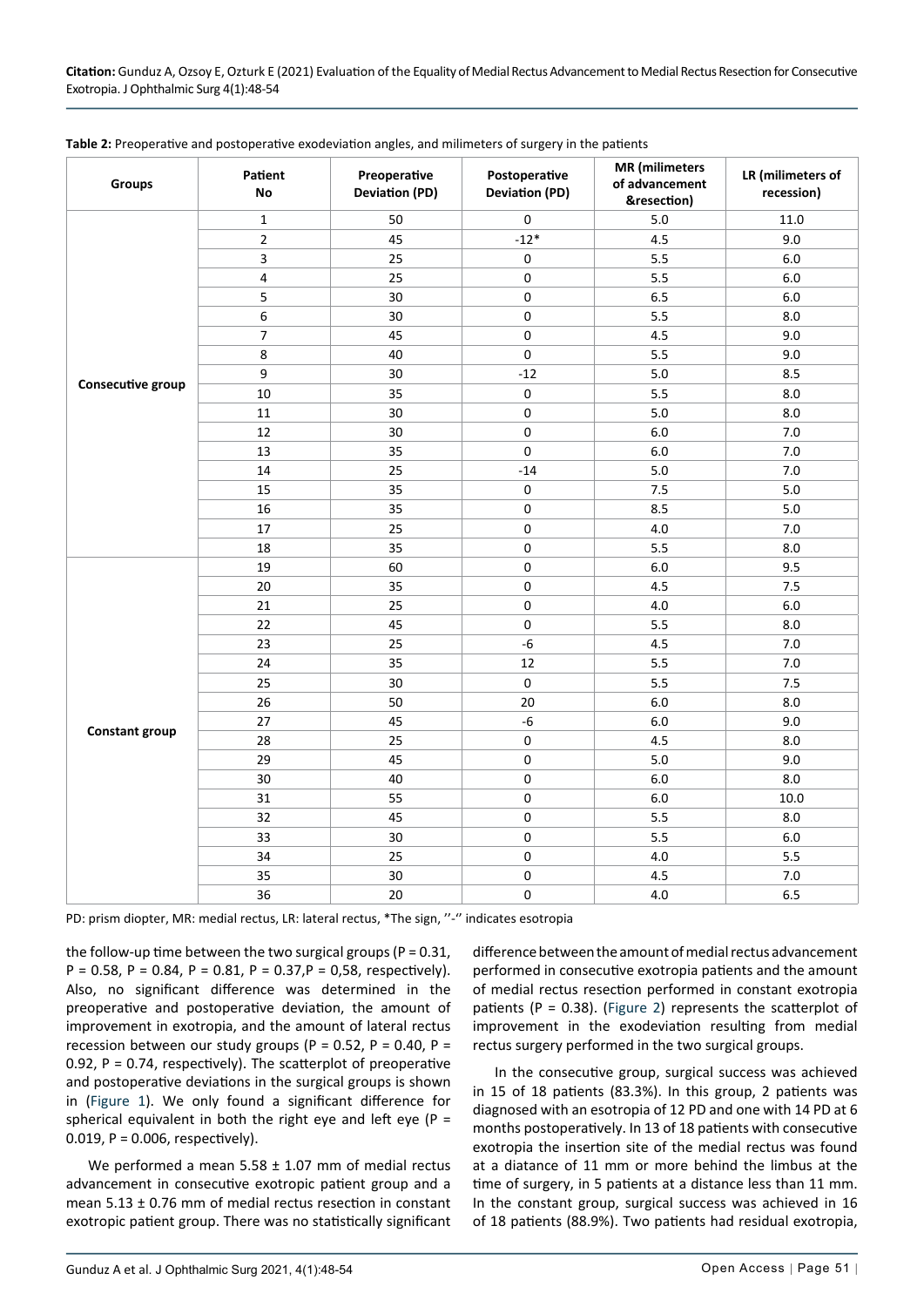<span id="page-4-0"></span>

the surgery was able to reduce exotropia from 50 to 20 PD in one patient and 35 to 12 PD in another. The patient with a residual exotropia of 20 PD required additional surgery.

### **Discussion**

Several surgical procedures have been described for treatment of consecutive exotropia that is a challenging complication following esotropia surgery. A standard doseeffect relationship of horizontal muscles surgery has not been determined until now. To the best of our knowledge, all previous studies for correcting consecutive exotropia was performed in patients who previously underwent surgery. The present study evaluated the effectiveness of medial rectus advancement with lateral rectus recession for the correction of consecutive exotropia by comparing with medial rectus resection plus lateral rectus recession in constant exotropia patients who had no history of strabismus surgery.

Chang and Lin [11] performed unilateral medial rectus advancement with lateral rectus recession in 14 patients with consecutive exotropia following medial rectus recession and reported a success rate of 71.4%. They advanced the medial rectus to its original insertion point and recessed the lateral rectus according to a standard table based on the measured preoperative angle of deviation and intraoperative findings. They reported that combined surgery could be a more effective surgical approach in the surgical treatment of larger consecutive exotropia.

Donaldson et al. [15] performed medial rectus advancement and lateral rectus recession with additional adjustable sutures whenever indicated in 42 consecutive exotropia patients who had previously undergone esotropia surgery, and reported that this surgery is an effective procedure in the surgical management of consecutive exotropia with a success rate of 69%. In their study, the amount of advancement was presumed to be equal nearly to the amount of resection advised from a standard table for that degree of exodeviation.

Chatzistefanou et al. [16] advanced the previously recessed medial rectus muscle and recessed the previously resected lateral rectus muscle by an amount corresponding to a reversal of initial surgery in one eye of 52 consecutive exotropia patients who had formerly undergone surgery due to esotropia. They reported that a standard reversal of unilateral medial rectus recession and lateral rectus resection is an effcetive treatment for correcting consecutive exotropia with a success rate of 78.8%. In their study, the amount of advancement of the medial rectus was assumed to be equivalent to the amount of resection of this muscle advised from a standard table.

In a study on the nondominant eye of patients with consecutive exotropia performed by Mohan et al. [12], lateral rectus recession with medial rectus resection was performed in 17 patients, and lateral rectus recession and medial rectus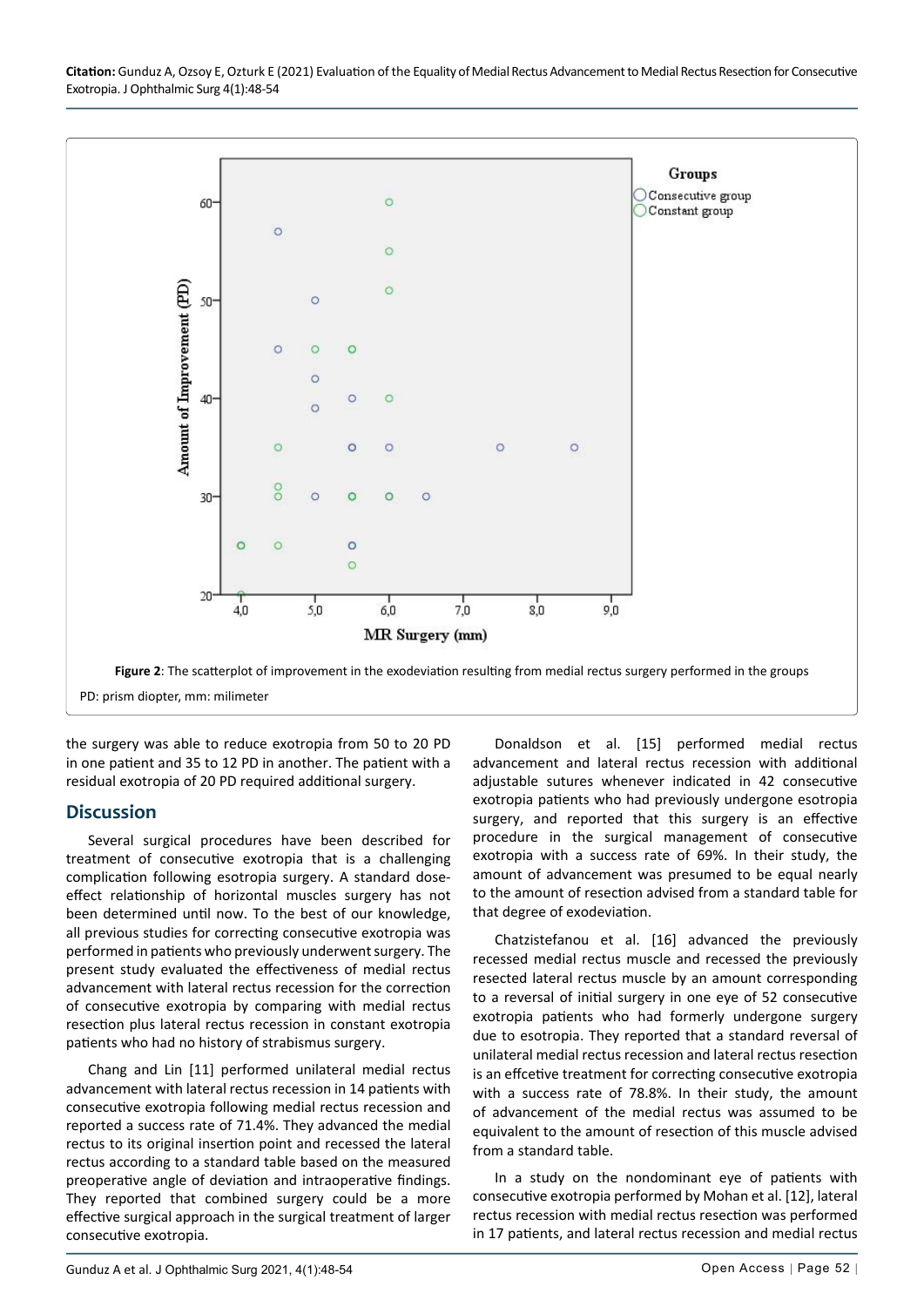partial resection combined with advancement was performed in 14 patients according to a standard surgical dosing table, and the success rate was reported to be 64.7% and 71.4%, respectively. They advanced the medial rectus only if the desired amount of resection of the muscle was not possible because of a very posterior medial rectus attachment to the sclera as the result of a former large recession for esotropia surgery. In their study, a 1 mm advancement of the medial rectus was considered to be equal to a 1 mm resection of the muscle in the correction of the exodeviation.

In a study conducted by Nabie et al. [10], 14 patients with consecutive exotropia following bilateral medial rectus recession were randomly selected for either bilateral medial rectus advancement or bilateral lateral rectus recession surgery, and an overall success rate was reported to be 78.5%. They determined the amount of muscles advancement or recession according to a standard table and presumed that every 1 mm of advancement is equal to 1 mm of resection.

In the current study, we obtained a success rate of 83.3% with medial rectus advancement and lateral rectus recession in patients with consecutive exotropia, and obtained a success rate of 88.9% with medial rectus resection and lateral rectus recession in patients with constant exotropia when an ocular alignment within 10 PD of orthotropia at the postoperative sixth month is considered a successful outcome. The surgical success for 6 months follow-up after the surgery for consecutive exotropia appears to be comparable to that after correction of constant exotropia. In the two surgical groups, the surgical dosage was determined according to a standard surgical table and a 1 mm of advancement of medial rectus was considered to be equivalent to a 1mm of resection of this muscle. Our success rate on the medial rectus advancement with lateral rectus recession in patients with consecutive exotropia was higher than those reported from above-mentioned studies [10-12,15,16]. We believe that the differences in the success rate are related to the nonhomogeneity of primary surgery for esotropia or corrective surgery for consecutive exotropia in each study, as well as the differences in using surgical dosing table in each study. Like our study, all these previous studies assumed that the amount of advancement of the medial rectus is equal to the amount of resection of this muscle. The present study was also planned to verify this assumption and so the amount of medial rectus advancement in patients with consecutive exotropia was compared with the amount of medial rectus resection in constant exotropia patients who had an untouched medial rectus, and no significant difference was determined ( $P = 0.38$ ). The major strengths of the present study were to study on intact medial rectus muscles and make a comparison between the amount of intact medial rectus resection and the amount of previously recessed medial rectus advancement.

In our study, adduction deficiency was improved by medial rectus advancement in 4 consecutive exotropia patients who had preoperative adduction deficiency. Three consecutive exotropia patients were diagnosed with an esotropia after surgery, 2 patients had an esotropia of 12 PD and one patient 14 PD. It is unclear whether these overcorrections result from improper surgery or poor binocularity, which may result in more variability in the predicted results of a surgical plan. The

fact that unpredictability of a surgical dose-response remains a serious problem, especially in reoperations. Contrary to what we thought, in patients with overcorrection, the medial rectus had not been excessively recessed in the initial surgery for correction of esotropia. In these three patients, the medial rectus attachment to the sclera was found at a distance less than 11 mm from the limbus with a range of 10-10.5. The patient showed an esotropia of 14 PD after surgery required additional surgical intervention.

This study has some limitations. First, a limited number of patients could be included in each group because of its retrospective design. Second, all the consecutive exotropia patients in our study had only been operated on medial rectus muscles for esotropia and the study had a lack of consecutive exotropia patients who had undergone lateral rectus resection in the initial surgery, so our results can not be generalized. Furthermore, considering the appearance of more exodrift over time, the postoperative follow-up period was short.

In conclusion, the results of present study suggested that there was no significant difference between the amount of previously recessed medial rectus advancement and the amount of untouched medial rectus resection advised from a standard surgical dosing table. Also, we demonstrated that unilateral medial rectus advancement with lateral rectus recession is an effective surgical procedure for treating consecutive exotropia with minimum side effects. Advacement of the previously recessed medial rectus back to the original insertion improved adduction deficits. However, our data need to be confirmed by prospective studies with more patients and longer follow-up.

### **Disclosure of interest**

The authors report no conflict of interest

#### **References**

- 1. [Ganesh A, Pirouznia S, Ganguly SS, et al. \(2011\) Consecutive](https://pubmed.ncbi.nlm.nih.gov/19925519/)  [exotropia after surgical treatment of childhood esotropia: A 40](https://pubmed.ncbi.nlm.nih.gov/19925519/) [year follow-up study. Acta Ophthalmol 89: 691-695.](https://pubmed.ncbi.nlm.nih.gov/19925519/)
- 2. Yurdakul NS, Ugurlu S (2013) Analysis of risk factors for consecutive exotropia and review of the literature. *J Pediatr Ophthalmol Strabismus* 50: 268-273.
- 3. [Oğuz V, Arvas S, Yolar M, et al. \(2002\) Consecutive](https://pubmed.ncbi.nlm.nih.gov/12207126/) exotropia following strabismus surgery. *[Ophthalmologica](https://pubmed.ncbi.nlm.nih.gov/12207126/)* 216: 246-248.
- 4. [Han SY, Han J, Rhiu S, et al. \(2016\) Risk factors for consecutive](https://pubmed.ncbi.nlm.nih.gov/27230032/)  [exotropia after esotropia surgery.](https://pubmed.ncbi.nlm.nih.gov/27230032/) *Jpn J Ophthalmol* 60: 333-340.
- 5. [Gesite-de Leon B, Demer JL \(2014\) Consecutive exotropia: Why](https://pubmed.ncbi.nlm.nih.gov/25454022/)  [does it happen, and can medial rectus advancement correct it?](https://pubmed.ncbi.nlm.nih.gov/25454022/)  [J AAPOS 18: 554-558.](https://pubmed.ncbi.nlm.nih.gov/25454022/)
- 6. [Akbari MR, Hassanpoor N, Aghsaei Fard M, et al. \(2018\)](https://pubmed.ncbi.nlm.nih.gov/29494263/)  [Clinical and Histopathologic Features of Consecutive Exotropia.](https://pubmed.ncbi.nlm.nih.gov/29494263/)  *[Strabismus](https://pubmed.ncbi.nlm.nih.gov/29494263/)* 26: 84-89.
- 7. [Folk ER, Miller MT, Chapman L \(1983\) Consecutive](https://pubmed.ncbi.nlm.nih.gov/6871147/) exotropia following surgery. *[Br J Ophthalmol](https://pubmed.ncbi.nlm.nih.gov/6871147/)* 67: 546-548.
- 8. [Gong Q, Wei H, Zhou X, et al. \(2016\) Risk factors analysis of](https://pubmed.ncbi.nlm.nih.gov/27977611/)  [consecutive exotropia: Oblique muscle overaction may play an](https://pubmed.ncbi.nlm.nih.gov/27977611/)  [important role. Medicine \(Baltimore\) 95: e5644.](https://pubmed.ncbi.nlm.nih.gov/27977611/)